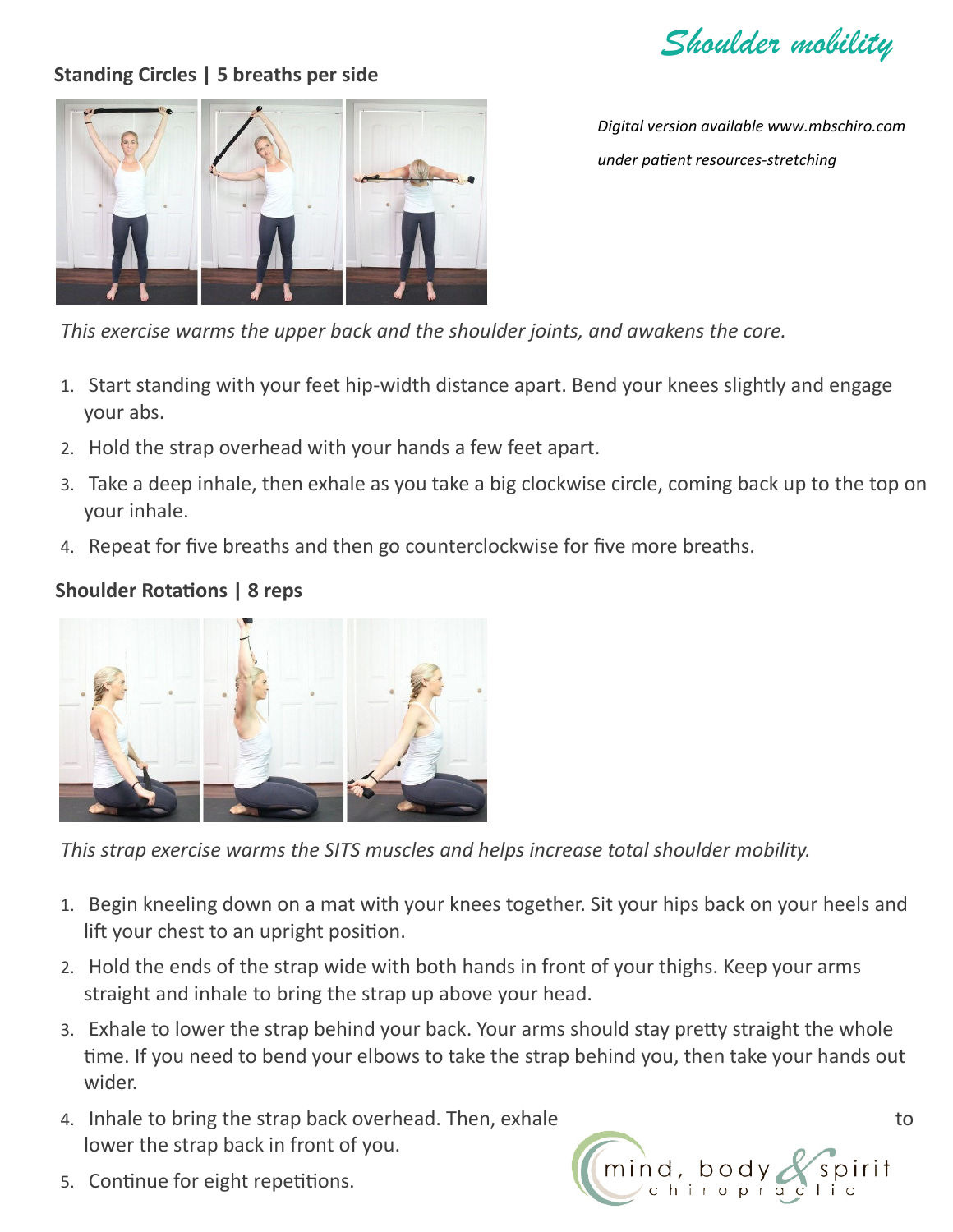#### **Half-Moon Arms (Side) | 5 breaths per side**



*This stretch releases tightness in the SITS muscles, the lats, and the intercostals.*

- 1. Begin kneeling down on a mat with your knees together. Sit your hips back on your heels and lift your chest to an upright position. Engage your abs. Hold the strap overhead with your hands a couple of feet apart.
- 2. Take a deep inhale, then exhale to reach your arms up and over to the right, bringing your left bicep to your left ear. You should feel a stretch through the left shoulder and lat.
- 3. Inhale here, then reach further to the right, lengthening the left side of your body even more.
- 4. Hold for five breaths, feeling a stretch through the left shoulder, intercostal muscles, and the lat. Then, inhale back up to the starting position.
- 5. Repeat on the left side

## **Half Moon Arms (Front) | 5 breaths per side**



*While performing this stretch, you should feel a nice release through the Supraspinatus.*

- 1. Begin kneeling down on a mat with your knees together. Sit your hips back on your heels and lift your chest to an upright position. Engage your abs and hold the strap overhead with your hands a couple of feet apart.
- 2. Rotate your right arm back at a 45-degree angle and your left arm forward at a 45-degree angle. Take an inhale to lengthen your spine, then exhale and gently pull back with your right arm so that your left bicep comes next to your left ear. You should feel a stretch through the top and front of your left shoulder.
- 3. Hold for five rounds of breath, then inhale back up to the starting position.
- 4. Repeat on the left side.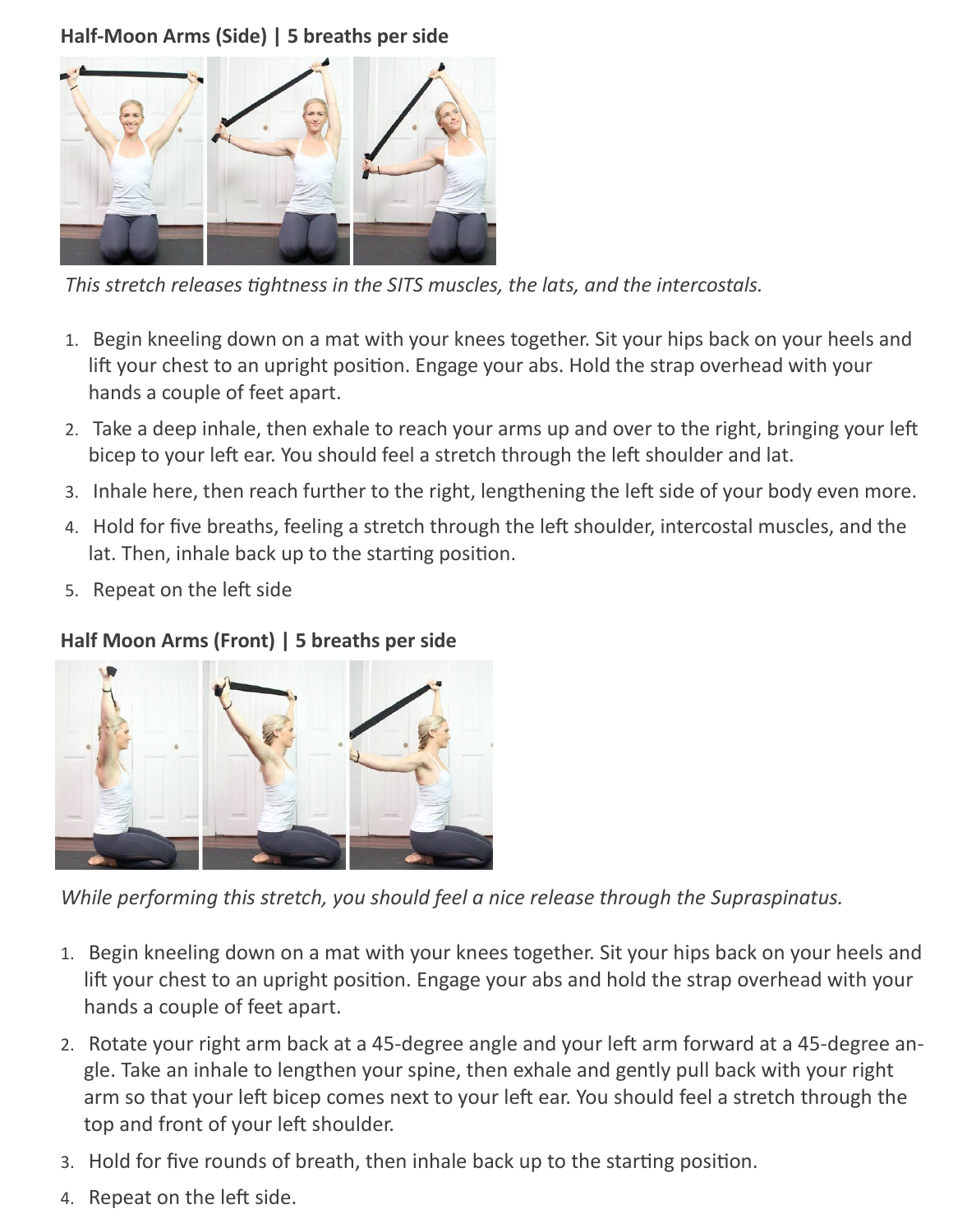## **Cow Face Arms | 8 breaths**





- 1. Begin kneeling down on a mat with your knees together. Sit your hips back on your heels and lift your chest to an upright position. Engage your abs.
- 2. Hold the strap in your right hand. Reach your right arm up overhead and then bend your elbow to lower your right hand and the strap down your upper back.
- 3. Bring your left arm behind your lower back and bend the elbow to reach your left hand up to grab ahold of the other end of the strap.
- 4. Walk your hands as close together as you can. Keep your abs engaged and gently press the back of your head into your right forearm.

## **Bound Wide-Legged Forward Fold | 8 breaths**



*This yoga pose helps open up the front of the shoulders and chest and works to increase mobility of the shoulder joint.*

- 1. Start by standing up with your feet out wide. Point all ten toes forward so that your feet are parallel.
- 2. Holding the strap in one hand, bring it behind your back and then grab the other end of the strap in your other hand. You should start to feel a stretch through the front of your shoulders.
- 3. Bend your knees and exhale to fold your chest towards the ground. Keep your hands away from your lower back to help open up the shoulders. Allow your weight to shift towards the balls of your feet and hold for eight breaths.